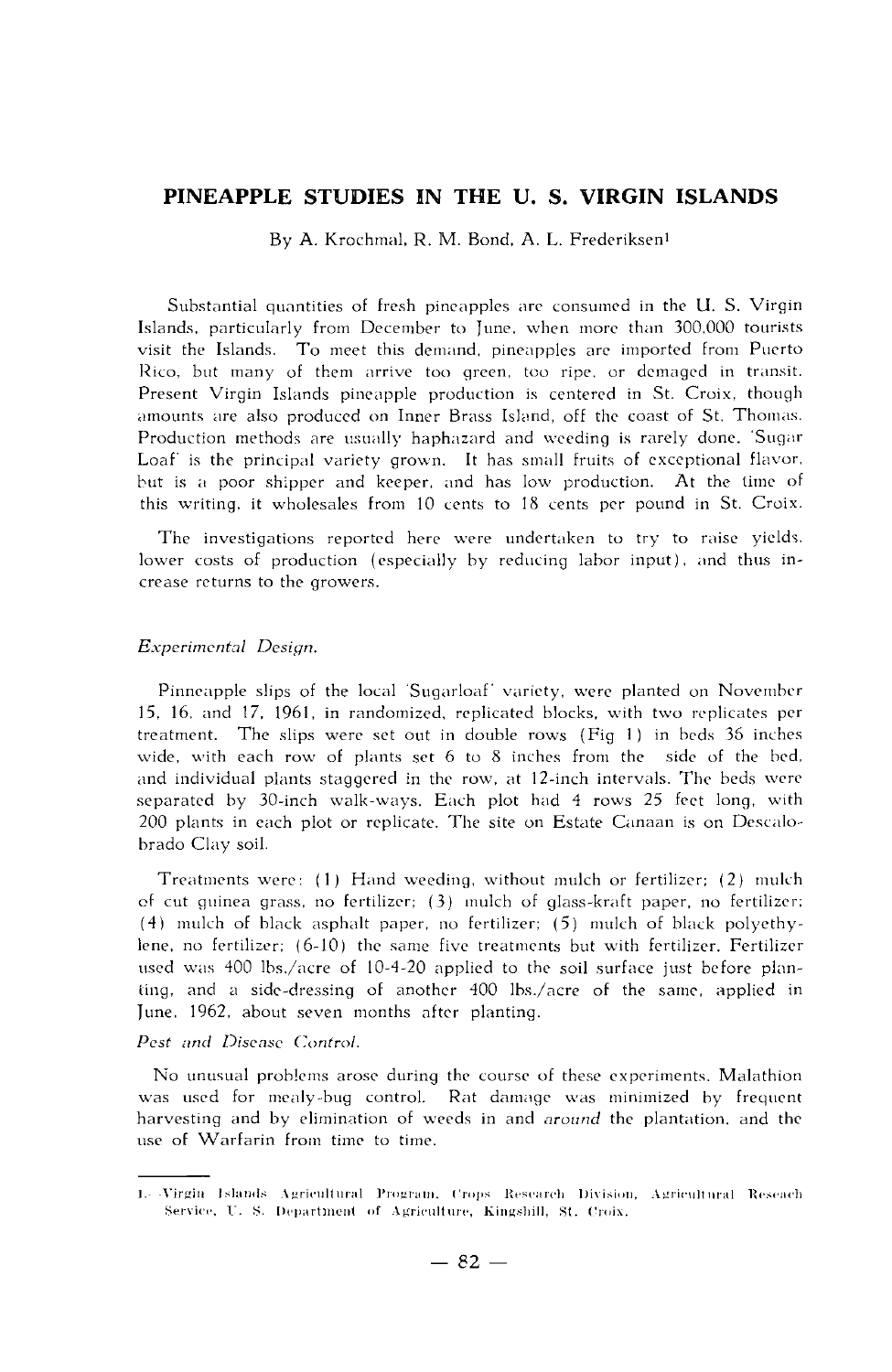|       | 6"-8" From edge of Paper |  |                           |  |       |              |  |  |  |  |
|-------|--------------------------|--|---------------------------|--|-------|--------------|--|--|--|--|
|       |                          |  | X X -12" - X X X -12" - X |  |       | $\mathbf{X}$ |  |  |  |  |
|       |                          |  | мuгсн                     |  |       |              |  |  |  |  |
| $X =$ |                          |  | $X$ x x x                 |  | $X -$ | X            |  |  |  |  |

#### **fig. 1** Sketch showing distances used for planting pineapple slips in

**artíficial mu:ch, as well as bed specing.** 

## *Soil type.*

The area used has a moderately heavy clay top-soil and a heavier subsoil. The soil is rocky, increasingly so with depth, and was formed *in situ* on Cretaceous andestic parent material. It has a  $pH$  of about 6.8. The site was on an east slope of about 15% on land previously in Guinea grass and light brush; it has not been cultivated for several years. The entire area was in a small, protected valley which lies in the 50"-55" rainfall belt, as do other areas in the Virgin Islands where pineapples have been grown in the past.

#### *Rain[a/1.*

During the period after planting, in the middle of Nov. of 1961, to harvest in June of 1963, a total of 83.23 inches of rain fell (Table 1) with 58.38 inches in the first 11 months. Part of the test area may have suffered from inadequate internal drainage during November and December of 1961.

## *Mulch costs.*

The costs of the various mulches, shown in Table 2, were calculated from the **squiare foot cost of materizd for artificial mulch and for guinea grass from**  hours of labor required to cut and spread it. About 60% of the area of each mulched plott was actually covered.

#### *Labor input.*

Careful records were kept of the labor time needed for weeding the plots. For calculating costs we have used  $75$  c. per hour, the median agricultural wage on St. Croix. Weeding was required on all plots about once a month dur:ng the course of the experiment. The most common weed was guinea grass. The per acre labor input for weed control is given in Table 3.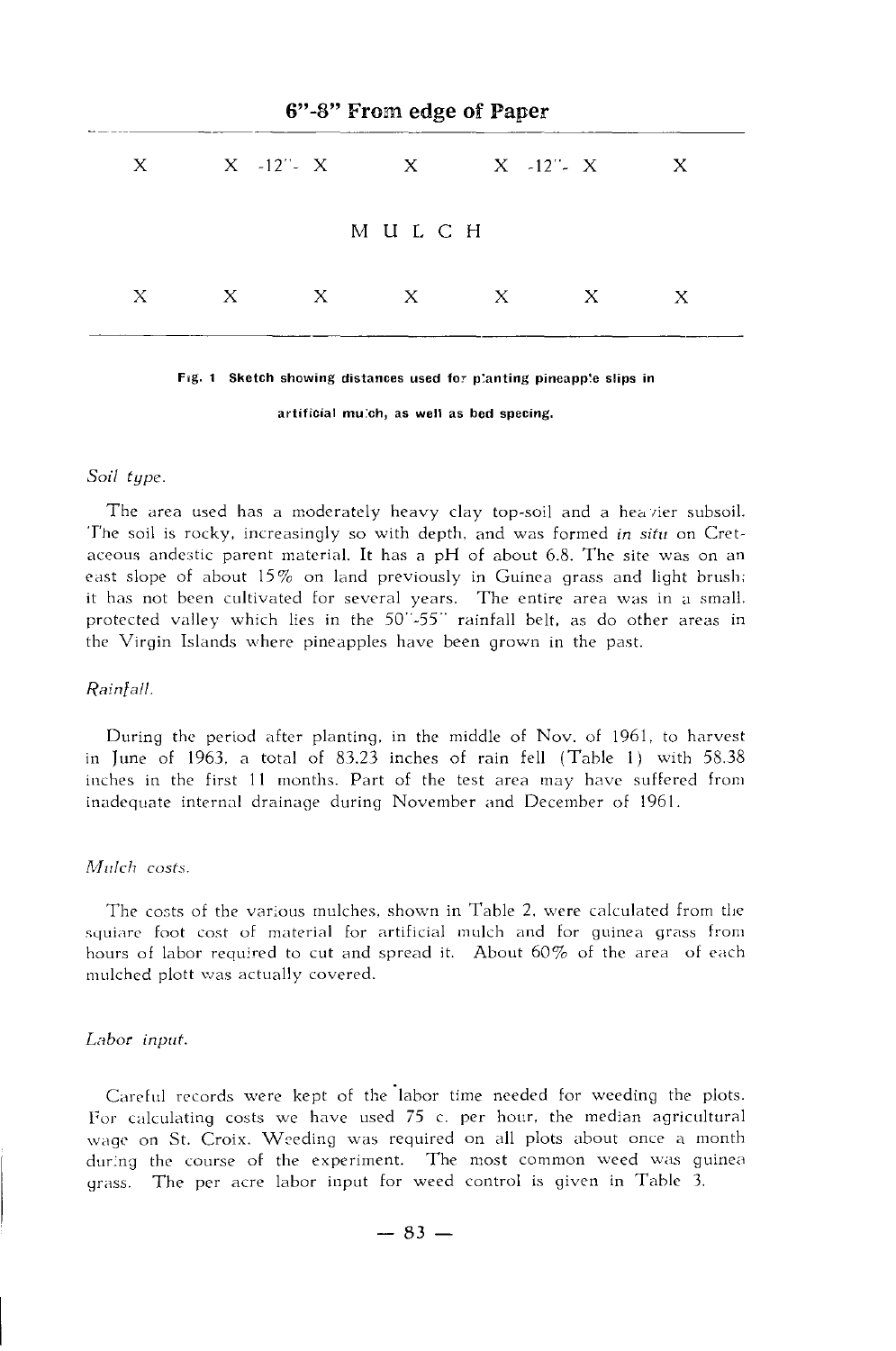

Figura 2.-Canaan pineapple planting at height of harvest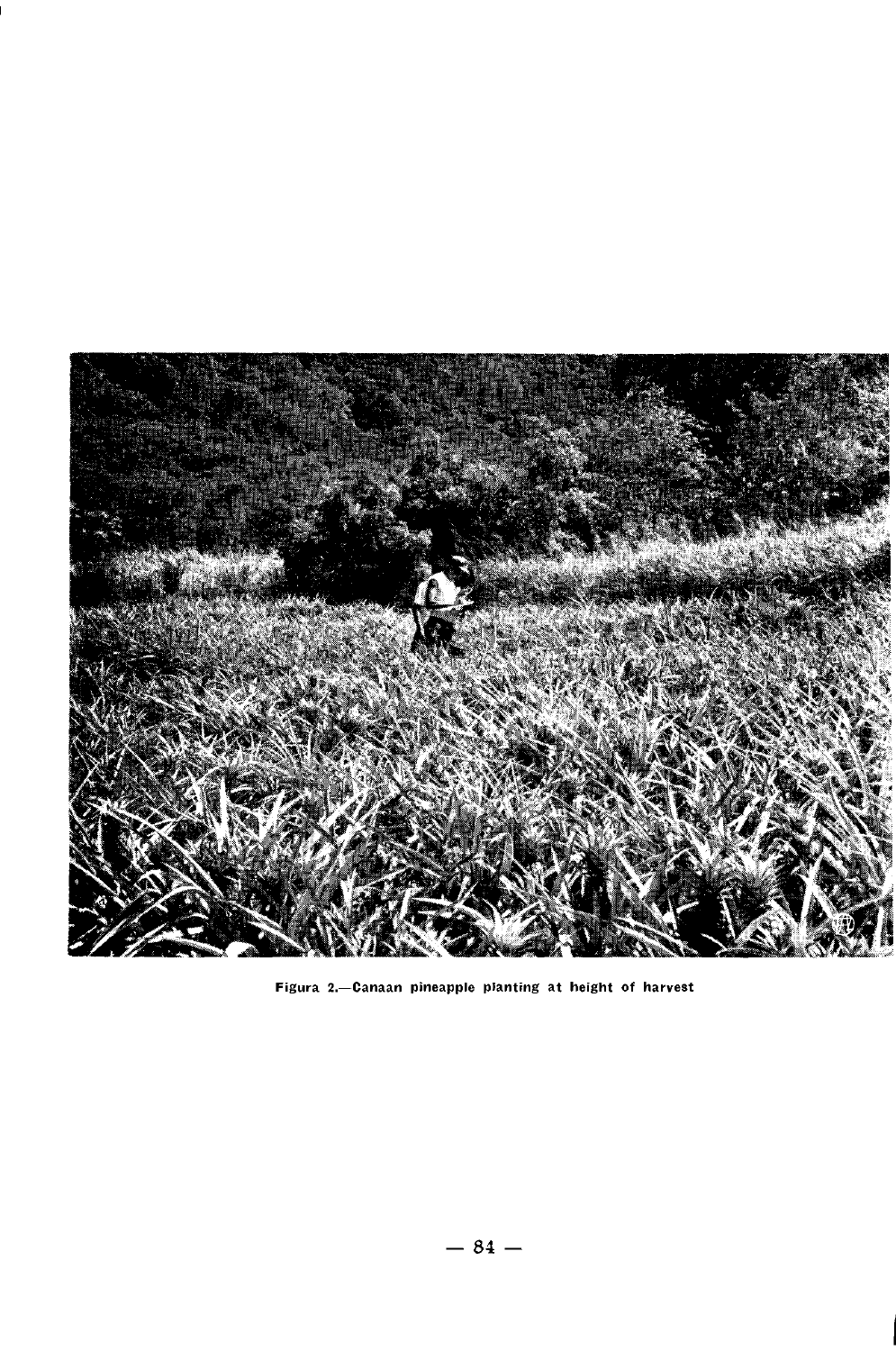| Month     | Inches of Rain |
|-----------|----------------|
| 1961      |                |
| October   | 9.22           |
| November  | 11.47          |
| December  | 6.45           |
| 1962      |                |
| January   | 3.80           |
| February  | 2.91           |
| March     | 3.11           |
| April     | 3.09           |
| May       | 5.45           |
| June      | 6.33           |
| July      | 2.31           |
| August    | 3.31           |
| September | 4.65           |
| October   | 5.50           |
| November  | 1.35           |
| December  | 1.94           |
| 1963      |                |
| January   | 8.15           |
| February  | 1.69           |
| March     | 0.69           |
| April     | 6.52           |
| May       | 4.51           |
| June      | 3.54           |

## TABLA 2.-Costs per square foot and per acre (only 23,760 ft.<sup>2</sup> of each acre covered) of mulch materials.

|             | Black polyethylene | Asphalt paper | Glasskraft  | Guinea Grass |  |
|-------------|--------------------|---------------|-------------|--------------|--|
| per sq. tt. | .004<br>S          | .0135<br>S    | \$.<br>.014 | .0175<br>ъ   |  |
| per acre    | 95.040             | 319.8100      | 332.640     | $414.6100*$  |  |

\* Two applications were made of which the second required only about 1.3 as much grass as the first.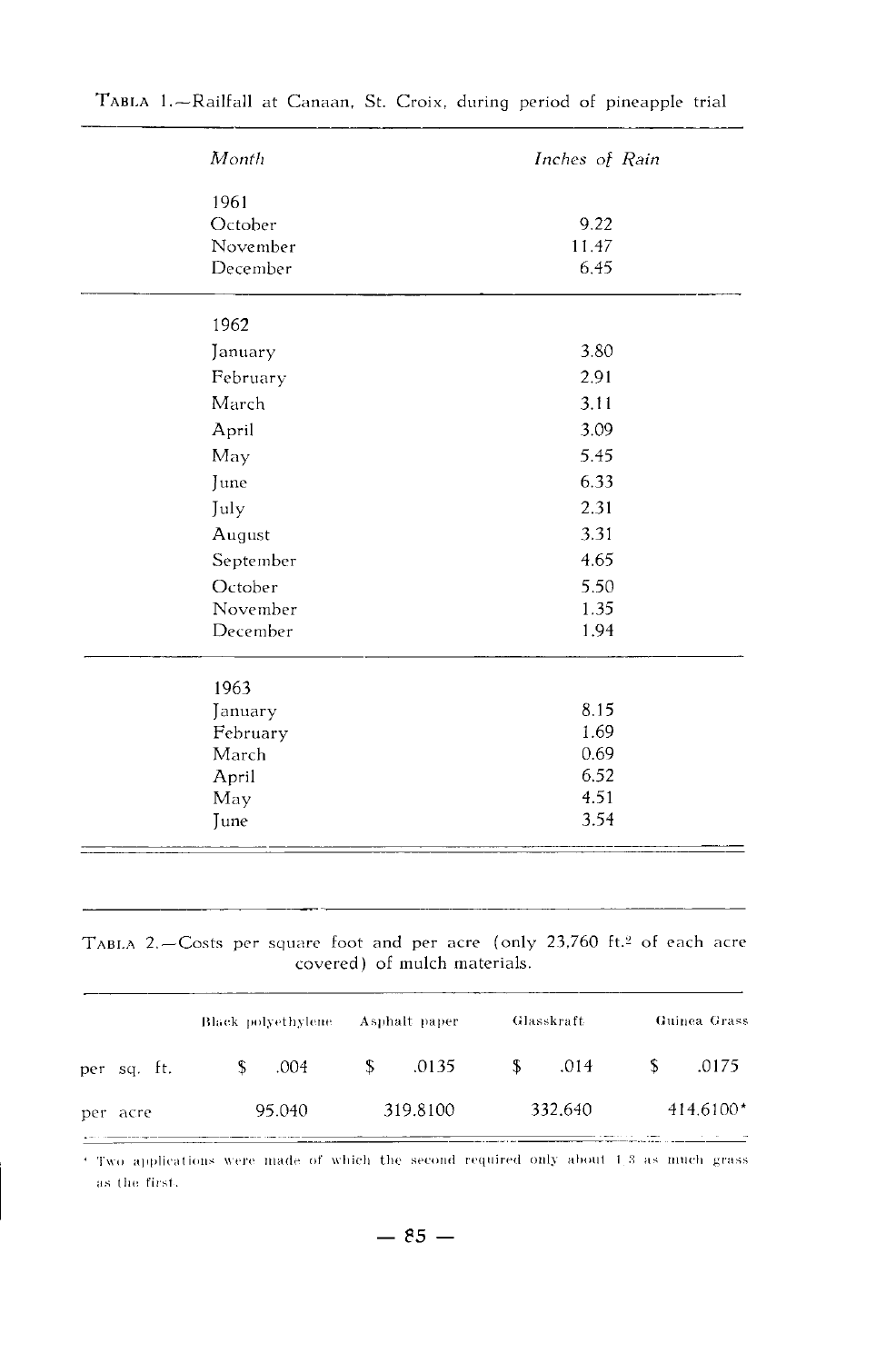| Treatment                           | Man-hours, weeding acre |
|-------------------------------------|-------------------------|
| Mulch, glass Kraft                  | 449.1                   |
| Mulch, polyethylene                 | 529.7                   |
| Mulch, Black asphalt $+$ fertilizer | 547.1                   |
| Mulch, Black Asphalt                | 571.9                   |
| Mulch, polyethylene $+$ fertilizer  | 588.9                   |
| Mulch, Guinea grass                 | 728.0                   |
| Check plot                          | 728.8                   |
| No mulch $+$ fertilizer             | 741.8                   |
| Mulch, glass Kraft $+$ fertilizer   | 744.9                   |
| Mulch, Guinea grass $+$ fertilizer  | 763.2                   |
|                                     |                         |

TABLA 3.-Man~hours requiered for weed control with different treatments.

## *Fruit size.*

The distribution of fruit sizes under different test conditions is shown in Table 4. With mulch alone, the percentage of the total crop in the less than 2.0 pound class was 5.2% more than in the mulch  $+$  fertilizer plots. In those the heavier fruits 2.0-2.9 pounds occurred more frequently  $-$  4.3% more than in mulch plots lacking fertilizer. Of the fruits harvested from  $4,000$  plants,  $1.5\%$ weighed over 3 pounds; 70.9% weighed less than 2 pounds; and 29.5% weighed between 2 and 2.9 pounds. Ten fruits in each of 3 size classes were peeled, and the edible flesh and peeling weighed (Table 5). At present prices, considering food value only, the large fruits are worth only about one cent per pound more than the small ones. However, market preference may require a slightly larger price differential.

## *Fcrtilizcr.*

An analysis of yield data (Fig. 6) showed a significant increase at the .05% leve! when 10-4~20 fertilizer was applied at the rate of 800 pounds per acre. Five of the six highest yielding treatments received such application.

The greatest gross return was recorded for the fertilized plot without mulch. a result not anticipated (Table 7). Perhaps the relatively high amount of rainfall during the testing period reduced the value of the mulches for moisture conservation. The rainfall also may have made the fertilizer more readily available to the plants on the unmulched, fertilized plot.

The Guinea grass mulch gave the smallest return and was the second most costly treatment. The decaying of this mulch material undoubtedly tied up soil nitrates and decreased the yield. When fertilizer was used with guinea grass mulch, the yield increase was marked.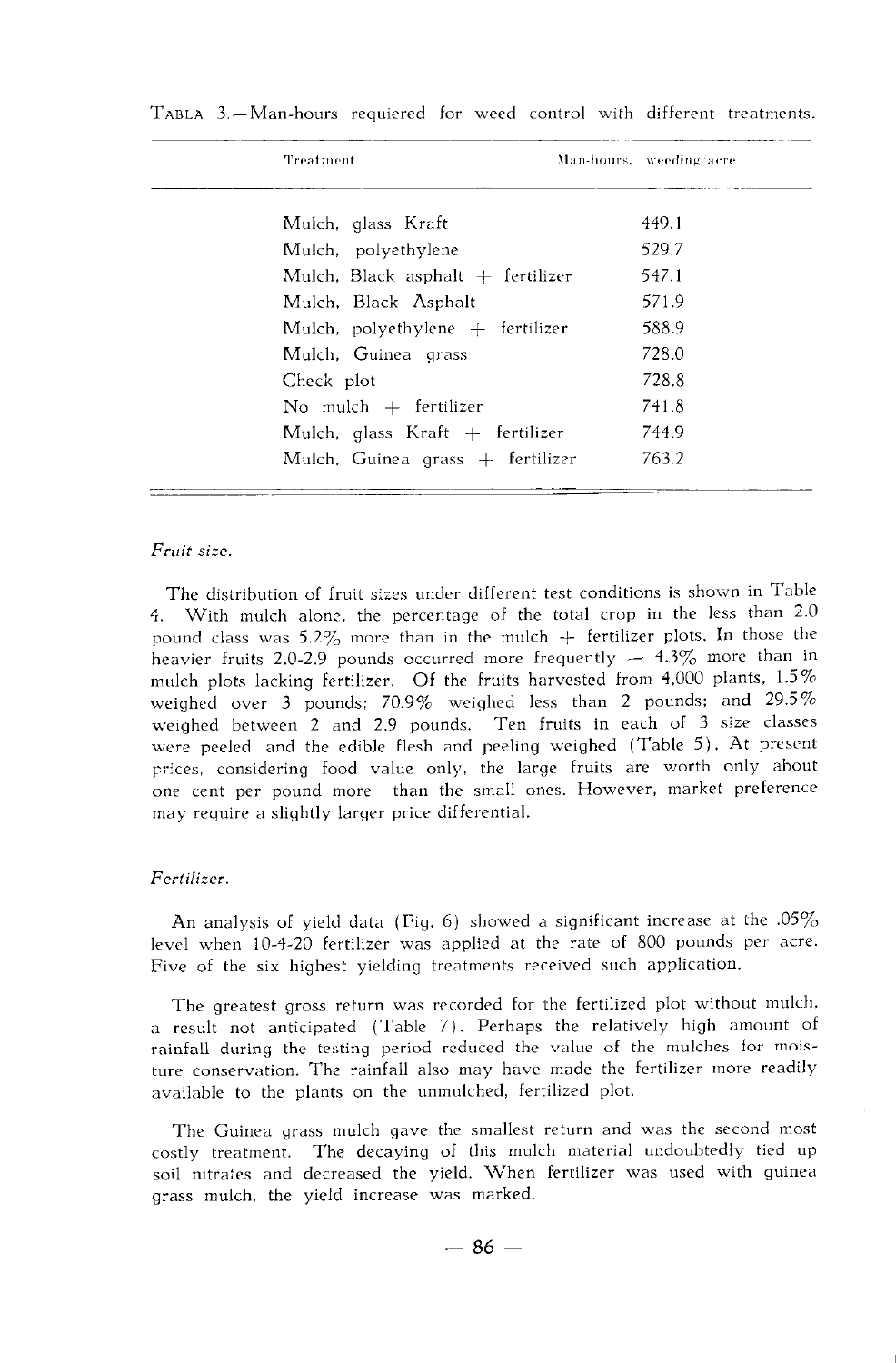Although there seems to be a difference in mulch vs. non-mulched plants, no statistical analysis was possible with the design of the experiment. The glasskraft paper began to disintegrate after 6 months. but was not replaced.

## *Discusion.*

The harvest of these experimental plots started in June, and continued till the end of August. Usually there is a ratoon crop in early winter that is about one-fourth to one-third the size of the main crop. This particular year the ratoon crop was negligible, so that the net returns shown in Table 7 are for a period of about !8 months, and net returns per year must be reduced accordingly.

Although only the small, ratoon crop is available for the tourists, the winter price is high enough to make it approach the value of the main, summer crop. It is estimated that the yield from 70-100 well managed acres could be marketed profitably in the Virgin Islands. Processing part of the main crop for the tourist trade might make it possible to put even a larger area into pineapples.

## **SUMARY**

Of ten different treatments tried the highest return came from use of 800 pounds of 10-4-20 fertilizer with no mulch. The lowest return was from a mulch of guinea grass without fertilizer.

|                                |              |                       |                  | Percentage of total crop |  |  |
|--------------------------------|--------------|-----------------------|------------------|--------------------------|--|--|
| <b>Treatment</b>               | Av. Wt. Ibs. | Less than<br>$2$ lbs. | $2.0 - 2.9$ lbs. | 3 lbs. $+$               |  |  |
| Fertilizer, no mulch           | 2.03         | 44.0                  | 54.5             | 1.5                      |  |  |
| Mulch, glass Kraft $+$ fert.   | 1.96         | 50.5                  | 48.0             | 1.5                      |  |  |
| Mulch, glass Kraft             | 1.84         | 62.0                  | 37.5             | $0.5^{\circ}$            |  |  |
| Mulch, black asphalt $+$ fert. | 1.79         | 65.0                  | 35.0             | 0.0                      |  |  |
| Mulch, polythylene             | 1.71         | 75.0                  | 25.0             | 0.0                      |  |  |
| Mulch, polyethylene $+$ fert.  | 1.65         | 75.5                  | 22.0             | 2.5                      |  |  |
| Mulch, black asphalt           | 1.63         | 65.0                  | 35.0             | 0.0                      |  |  |
| Mulch, Guinea grass $+$ fert.  | 1.60         | 76.5                  | 23.5             | 0.0                      |  |  |
| Mulch, Guinea grass            | 1.57         | 86.5                  | 13.5             | 0.0                      |  |  |
| Check Plot                     | 1.52         | 89.0                  | 11.0             | 0.0                      |  |  |

TABLE 4.-Size of 'Sugar Loaf' pineapple as associated with different cultural treatments.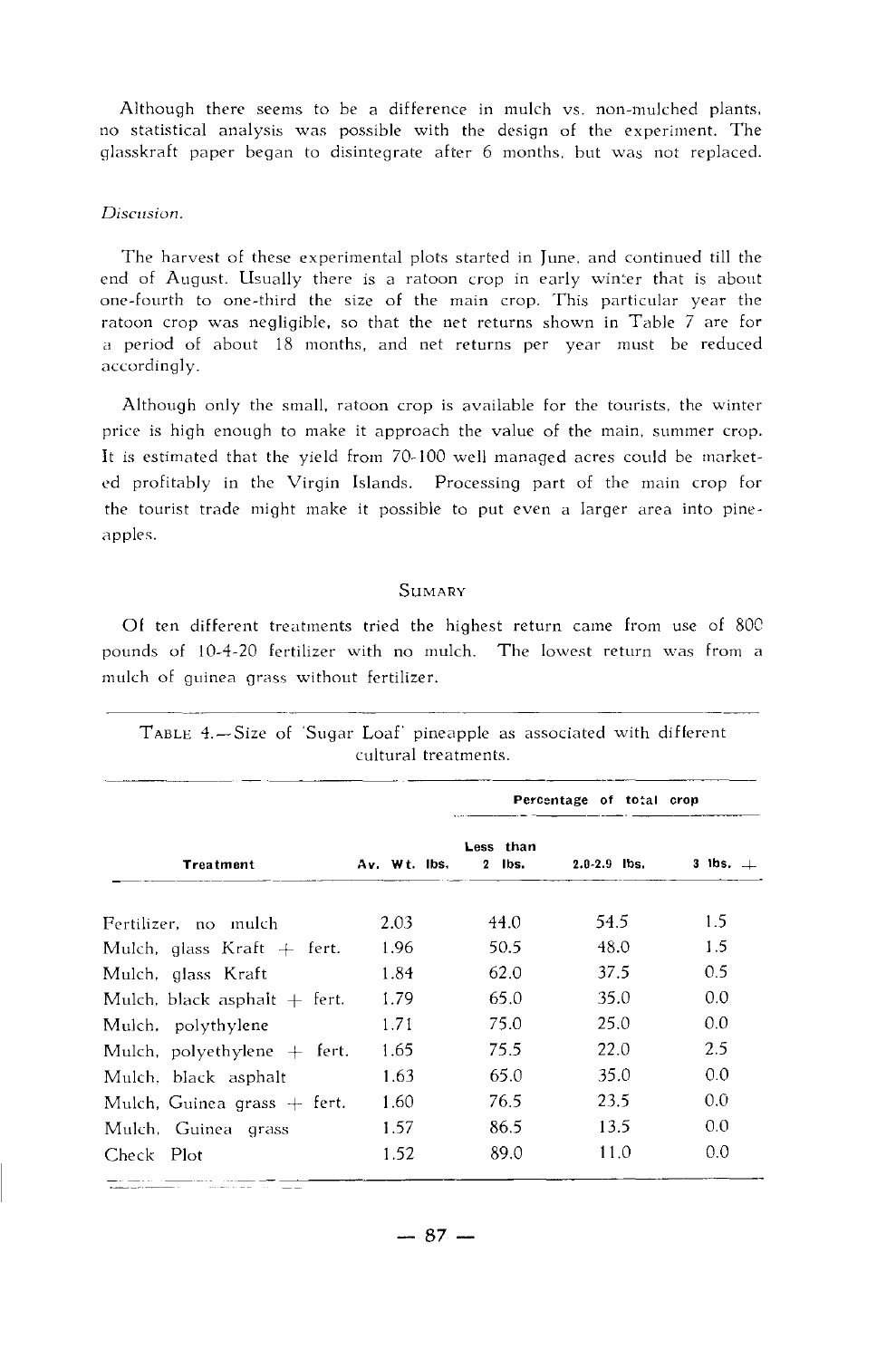|        | Average lbs./*fruit | $\%$ edible flesh |  |  |
|--------|---------------------|-------------------|--|--|
| Large  | $(2.12 - 2.35)$     | 53.6              |  |  |
| Medium | $(1.72 - 1.90)$     | 49.2              |  |  |
| Small  | $(0.80 - 1.50)$     | 48.8              |  |  |

# TABLE 5.~Edible percentage of different size 'Sugar Loaf' fruits.

# TABLE 6.-Calculated yields per acre of 'Sugar Loaf' pineapple with different treatments.

| Treatment                       | Pounds/acre |
|---------------------------------|-------------|
| Fertilizer only                 | 21.488      |
| Mulch Polyethylene-fertilizer   | 15.821      |
| Mulch, polyethylene             | 15.468      |
| Mulch, black asphalt fertilizer | 15.456      |
| Mulch, glass Kraft-fertilizer   | 12.937      |
| Mulch, Guinea grass-fertilizer  | 11.134      |
| Mulch, black asphalt paper      | 10.990      |
| Mulch, glass Kraft              | 9.278       |
| Check                           | 5.628       |
| Mulch, Guinea grass             | 1.638       |